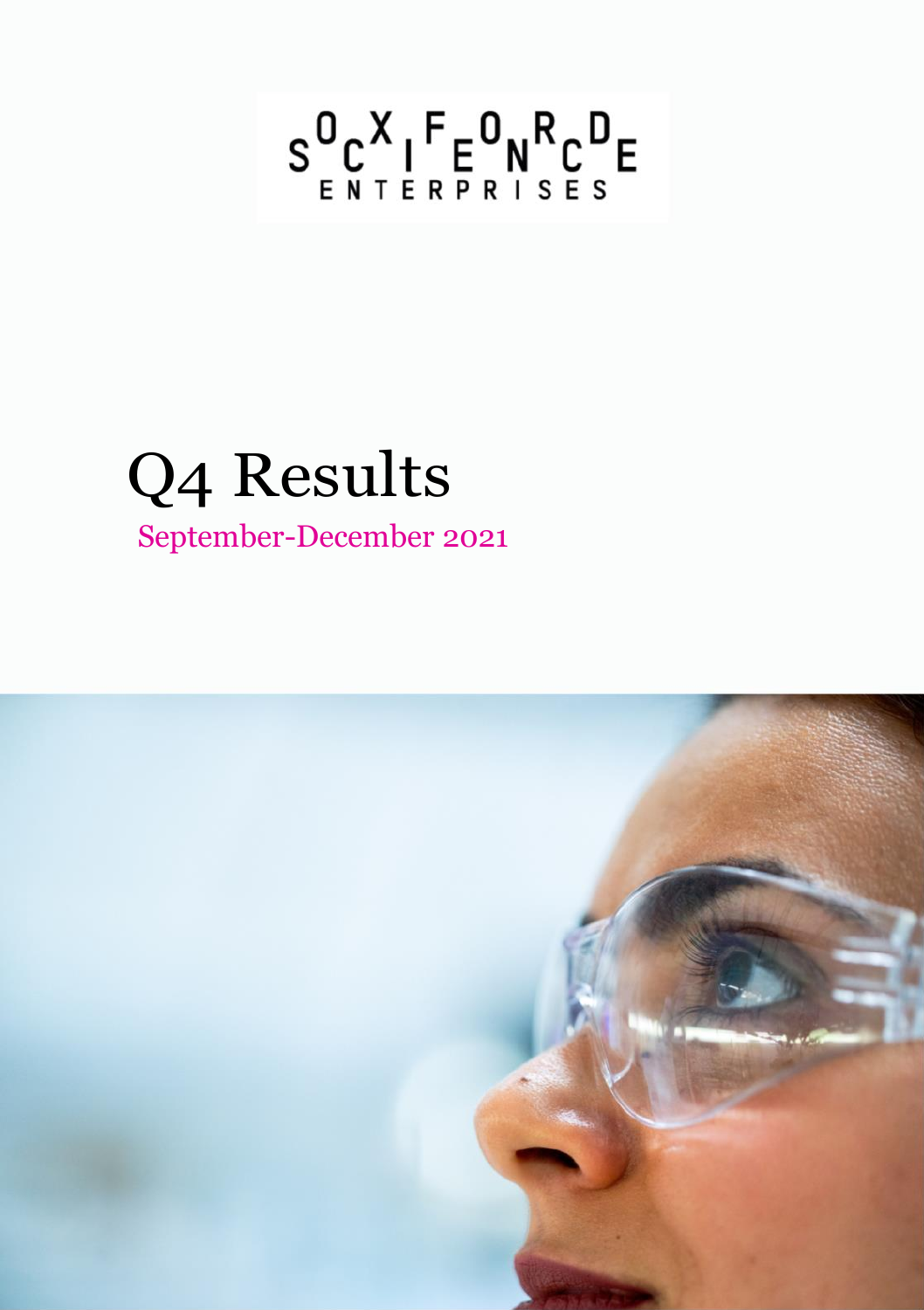## FOREWARD



*2021 has been a transformational year for Oxford Science Enterprises, our portfolio, and the rapidly growing Oxford ecosystem. We have added significant talent and experience to our own team and built a platform to maximise on the significant opportunity we have here in Oxford. During the year we saw our first Enterprise IPO, the sale of Yasa Motors to Mercedes Benz, and significant further validation of our Enterprises, which continue to attract the highest calibre of talent and investment from value added specialist investors.* 

*Over the last 6 years, we have invested close to £450m to build large stakes in a diverse portfolio of potentially world-changing companies across areas including therapeutics, food security, fusion and quantum. We are now delivering an inflection in value as our earlier investments hit key milestones and embark on larger fundraises. This momentum was evident in our private portfolio during Q4 and has continued into the early part of this year, making us confident in our ability to drive strong NAV per share growth in 2022 and beyond.* 



### **Alexis Dormandy, CEO, Oxford Sciences Enterprises**

## **Q4/FY Highlights**

- $£55.4m$  cash invested in our enterprises during O4, taking investment for 2021 to £146.3m.
- Total raised by our enterprises, £168m in O4 and £620m for FY.
- Total portfolio valuation increased 12% in quarter and 45% for FY to £618m, with underlying growth (excluding investment) being 8% for the year.
- NAV per share of 147.5p up 2% year on year.
- Net cash decreased to £242m vs £300m in Sept and £412m in Dec 2020.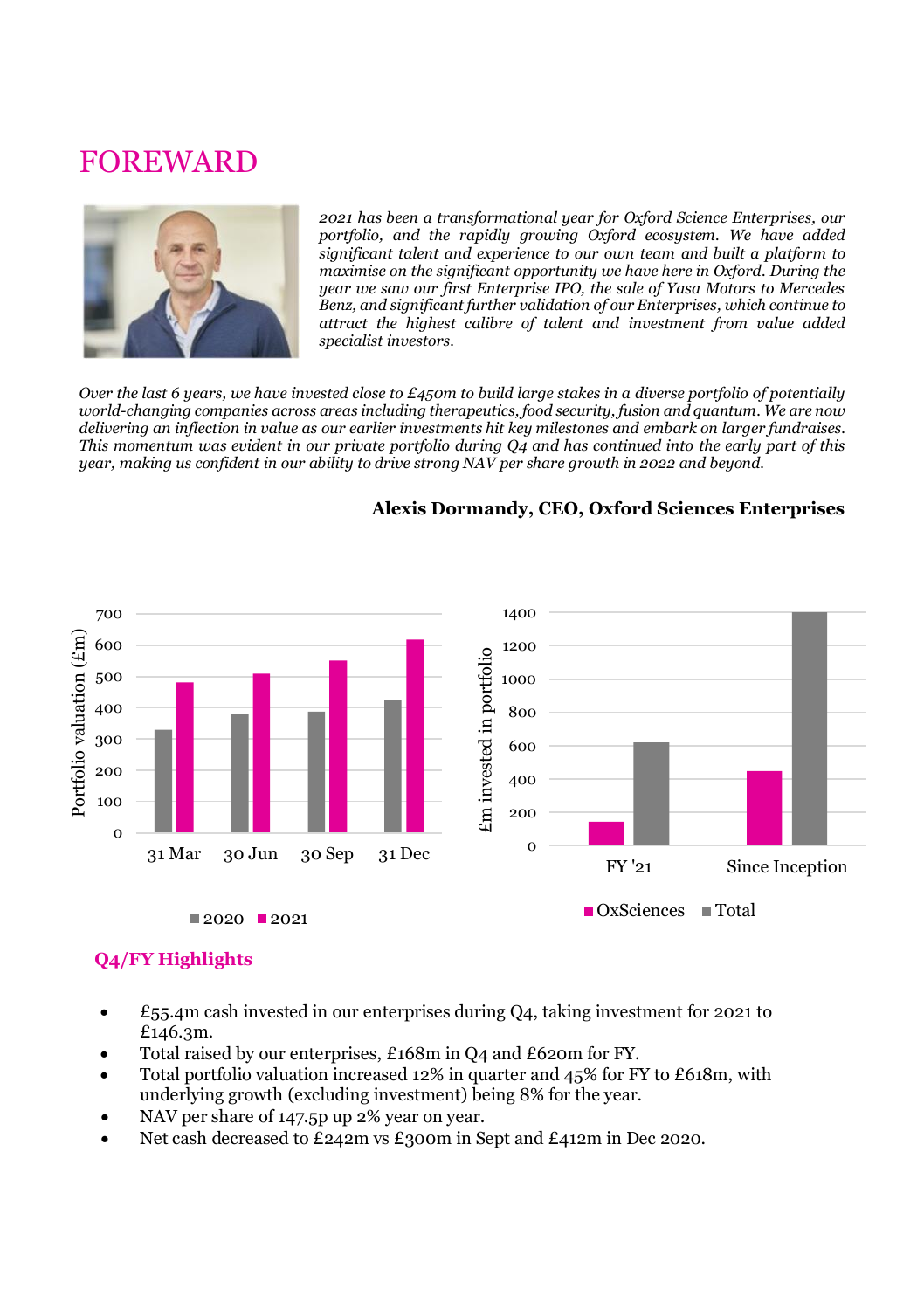## **Key Highlights**

#### **OxSciences' Team**

#### **We have seen a transformation in the OxSciences team during 2021 as we have attracted new talent into both our leadership team and the broader organisation.**

- o In Q4, we announced the appointment of Sarah Shackleton as Chief Talent Officer. Sarah joined us from Abingworth in January, and brings over two decades of experience building the boards and senior leadership teams of fast growing science and technology start-ups. This appointment completes our strengthened senior leadership team, and follows the recent hires of Katya Smirnyagina Ph.D., Senior Partner (Life Sciences); Alexis Zervoglos, Senior Partner (Tech); and Dr. Ceri Morgan, Head of Late Stage Portfolio. Alongside Alexis Dormandy, Chief Executive Officer, and Jim Wilkinson, Chief Financial Officer, this team provide a breadth of scientific, business building, operational, talent management, and investment experience across both Life Sciences and Technology.
- o We also continued to add further experience to our broader team, and were pleased to announce three new hires to our Investment Team. Colin Roberts joined as an Operating Partner (Healthtech) in November, adding 20 years of start-up and operational experience in imaging and healthtech businesses to the team. Craig Fox joined as Operating Partner (Life Sciences) in February adding 20+ years of operational experience in drug discovery to the team. Finally, Caroline Cake (ex-CEO Health Data Research) has also recently joined our team as an Entrepreneur-in-Residence (Healthtech). We also further strengthened our central team, with the appointment of Athene Blakeman as Head of Legal and Company Secretary (ex-Benchmark Holdings Plc) adding transactional, public company, and international business experience to the team.

#### **The Growing Oxford Ecosystem**

**Our unique and integrated partnership with Oxford University is a significant differentiator which brings us access to a diverse pipeline of world changing science. During 2021 we have once again been reminded of the extremely privileged position we have in Oxford. The University and its academics continue to lead world rankings and the broader Oxford science ecosystem is growing attracting new value add investors and talent. 2021 progress included:**

- Oxford University retaining its top spot in the Times Higher Education world rankings for the sixth consecutive year.
- The University leading the league tables for UK university spinouts with 23 companies formed and a total of  $E_1$ . Also invested in businesses that have spun out of the university during the year.
- Oxford academics continuing to achieve global acclaim, winning the highest awards and accolades for their ground-breaking work. Notable examples include:
	- o Dame Carol Robinson, founder of OMass, winning both the prestigious Louis-Jeantet Prize for Medicine 2022 and also the 2022 Benjamin Franklin Medal in Chemistry.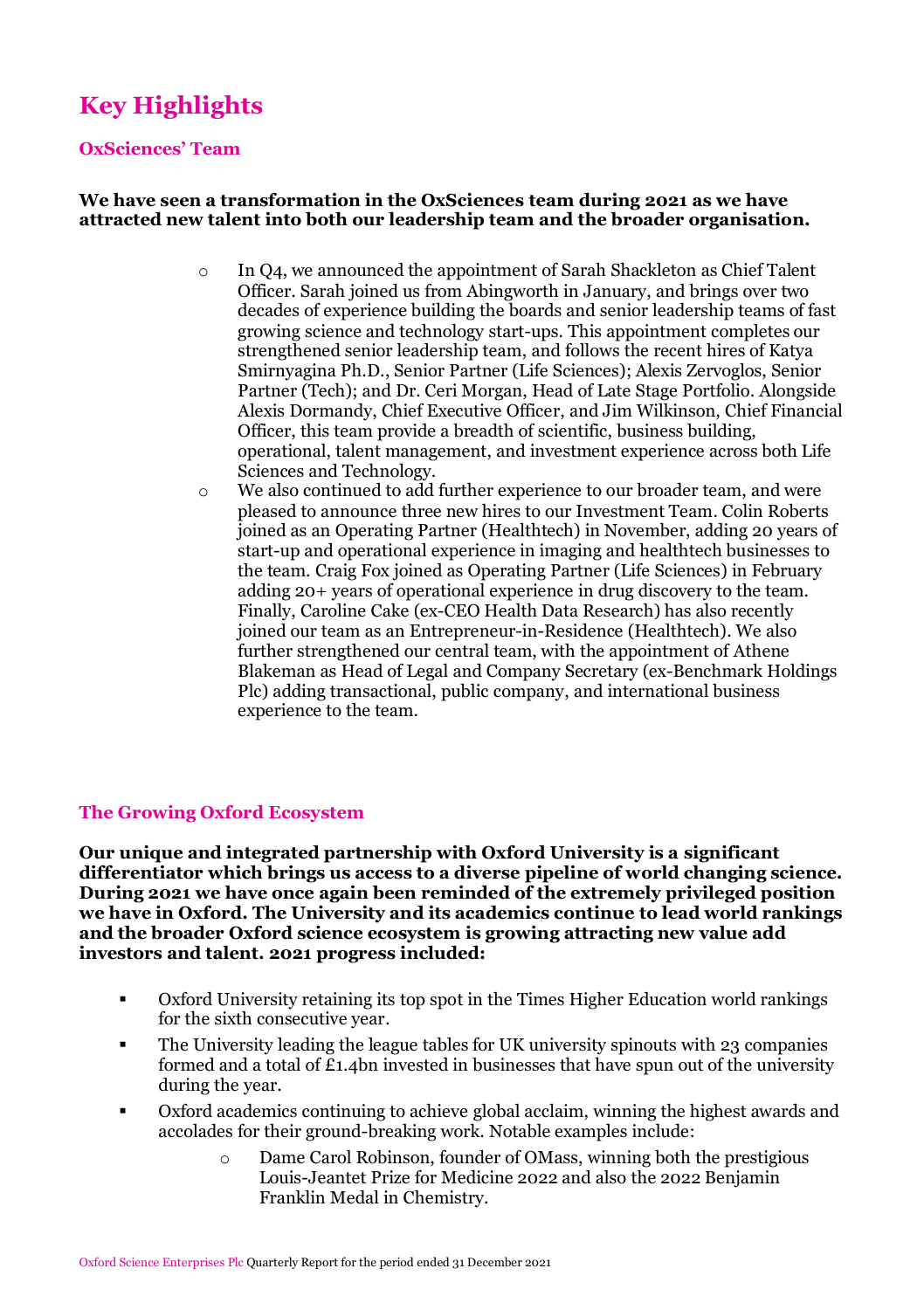- o Professor Sir Peter Donnelly, academic founder and CEO of Genomics Plc, being awarded the Royal Society's 2021 Gabor medal for his pioneering work in the genomic revolution in human disease research.
- o Finally, six Oxford Professors were elected the the Fellowship of the Royal Society during 2021: Professors Dame Sarah Gilbert, Teresa Lambe, Sir Andrew Pollard, and Fiona Powrie were all recognised for their outstanding contributions to immunology with Honorary Lifetime Membership of the British Society of Immunology.
- o We saw a number of Oxford IPO's during 2021 as the science ecosystem continues to build, including Oxford Nanopore in Q4, Immunocore, ExScientia, and our own Vaccitech, bringing more value added capital and talent into Oxford.

#### **Q4 Financials**

**Q4 was a busy and productive quarter, as we saw momentum build in our private portfolio, with a number of successful fundraises and/or uplifts at some of our earlier investments such as First Light Fusion, MOA and Refeyn. A strong performance here was largely offset by public market weakness impacting the valuation of Vaccitech and writedowns in the broader portfolio as we continued to actively manage our portfolio.**

- **Our Portfolio valuation rose by 12%** to £618m reflecting two key factors:
	- **Net investment in the portfolio was £59.6m.** This exceeds the cash investment of  $E_{55.4}$ m, primarily due to conversion of existing convertible loan notes (CLNs) relating to Ultromics. This figure excludes non-converted CLNs and includes founders' shares on new spinouts.
	- **Q4 Fair value adjustment** saw a net increase of £8m reflecting three key factors:
		- A  $£76m$  positive fair value gain in private assets  $-$  strong momentum in our private portfolio reflecting 12 uplifts including:
			- First Light Fusion –Series C raise with new investors including Tencent and Braavos Investment Advisors.
			- Refeyn following an external valuation carried out by Kroll.
			- MoA –following an external valuation carried out by Kroll.
			- Alloyed following investment by Anglo American Plc.
			- PQ Shield Series A raise led by Addition Capital.
			- ONI Series B raise led by Arch Ventures supported by Casdin.
		- A £30.6m decline in valuation of publicly traded assets (**Vaccitech**) reflecting recent market volatility.
		- A £37m negative impact following a review and writedown of existing assets. This included re-evaluations on 14 companies, including Oxford VR, Diff Blue, Iota, Circadian and DBT.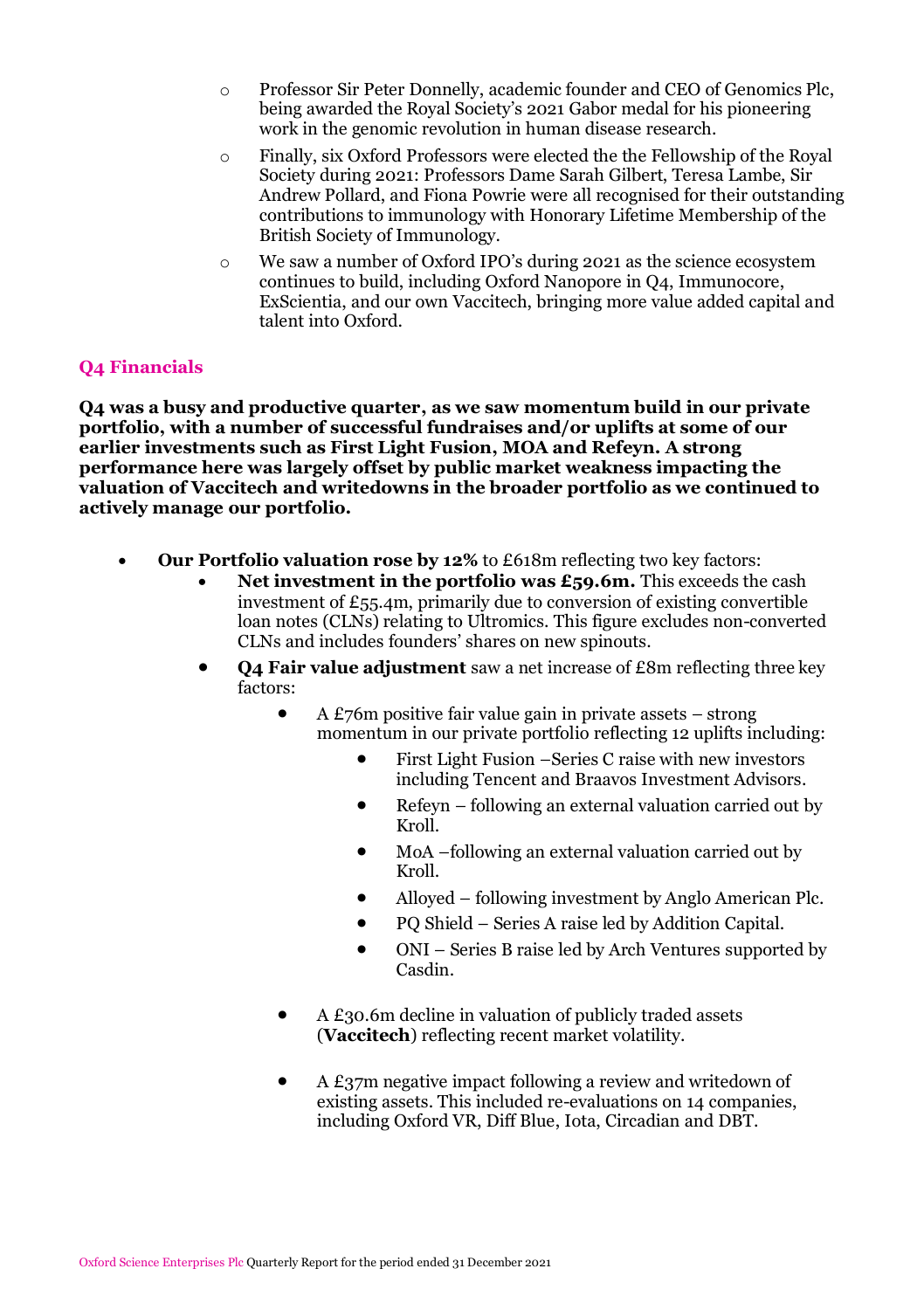### **FY Financials**

**Our portfolio grew 45% in 2021 to £618m. Net assets values per share grew by 2%. 2021 saw a significant step-up of cash investment in the portfolio to £146m bringing the total investment over the last two years to £250m (56% of total cash invested to date). We finished the year with £242m on the balance sheet. Key details include:**

- **Over the full year to Dec 2021 the Portfolio valuation rose 45% year on year to £618m.** This reflected three key factors**:**
	- **Net investment in the portfolio was £171m.** This exceeds the cash investment of £146.3m primarily due to conversion of existing convertible loan notes (CLNs) relating to Ultromics, SpyBiotech, Alloyed and Vaccitech. This excludes non-converted CLNs and includes founders shares on new spinouts.
	- **Fair value adjustment: Across the full year we saw a net positive gain of £34.2m.**
		- **Private assets** We saw a net positive fair value movement in our portfolio of privately held companies of £39m.
		- **Public assets/Vaccitech -** Across the year Vaccitech (now listed) had a net negative impact of £4.8m reflecting the step ups at the crossover financing round and IPO, and subsequent falls in the Nasdaq biotechnology and broader market since mid 2021.
	- **Realised gains:** We saw a positive impact from realized gains of £8.0m, primarily relating to the sale of Yasa to Mercedes Benz in Q3.
- **Overall net assets** were £897.1m (Dec 2020 £875.9m), up 2% year-on-year.
- **Net assets per share** increased 2% to 147.5p.
- **The profit for the year** to Dec 2021 was £21.2m (2020 £168.2m). Administration expenses totalled £16.3m, which includes a one-off tax charge of  $\pounds$ 1m relating to VAT. Other non-operating expenses include the pre-seed investments made into Lab282/Lab 10x and the operational costs of the incubator and wet lab properties.
- Net cash on balance sheet at December 2021 was £242m, down from £300m in Q3 and £412m as at December 2020.

#### **Our Enterprises**

**Over the past six years we have built a diverse portfolio covering major areas including therapeutics, quantum, fusion and food security. During 2021 momentum in the portfolio continued to build as our Enterprises hit new milestones and attracted value add capital and talent. Meanwhile our pipeline remains strong and during 2021 we have invested in another eight potentially world-changing companies.**

- **Key newsflow from our Enterprises during the quarter includes:** 
	- o **Vaccitech's** acquisition of Avidea Technologies to expand its product pipeline and strengthen its scientific leadership in immunotherapies and vaccines.
	- o **OMass Therapeutics** unveiling its pipeline of five novel, differentiated,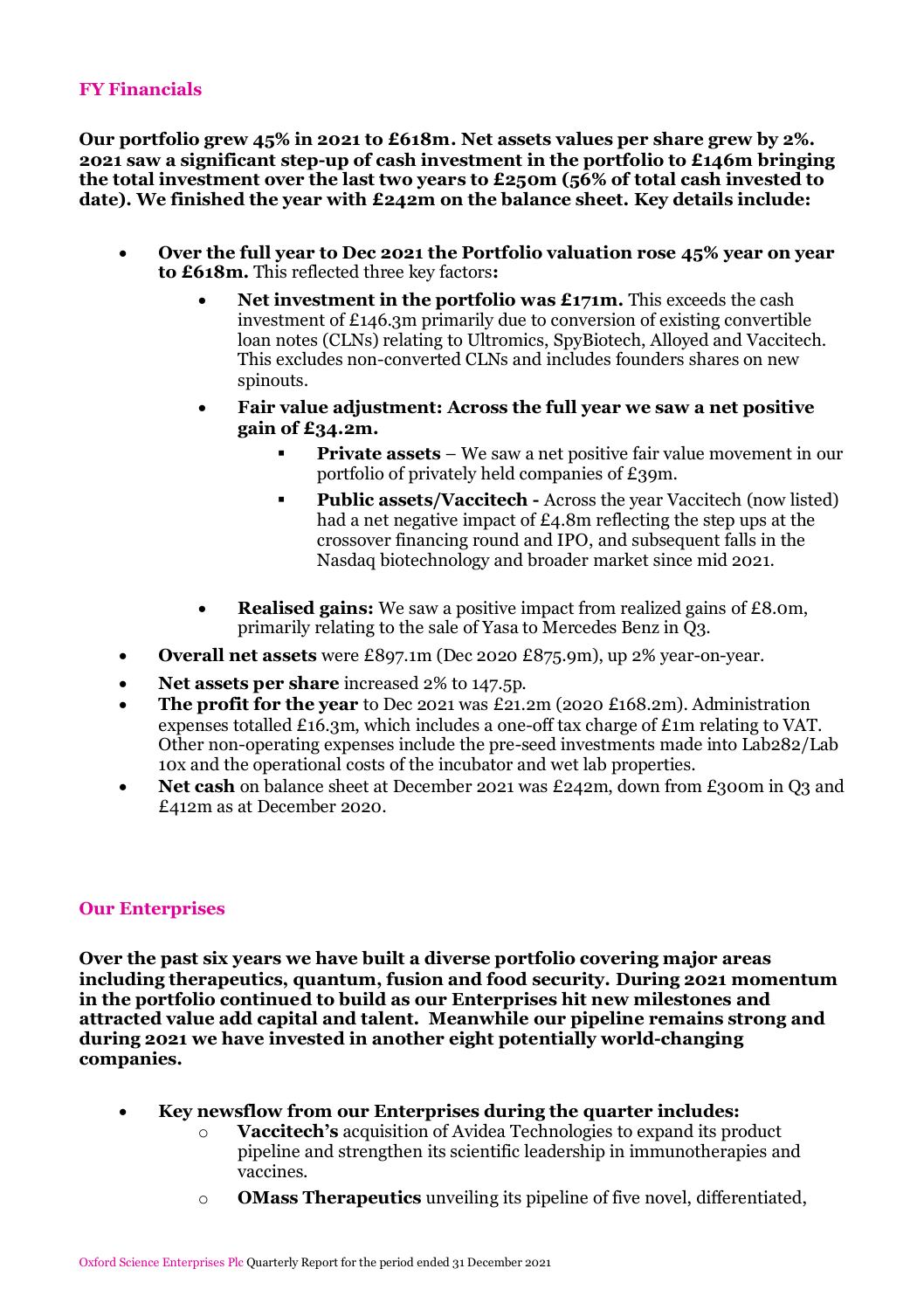small molecule drug programs, targeting intractable or inadequately drugged membrane and complex-bound protein targets such as GPCRs (G-proteincoupled receptors), solute carriers, and intracellular protein complexes.

- o **Nucleome's** academic founders using its technology to identify a gene that potentially doubles the risk of death from COVID-19.
- o **Ultromics** announcing a partnership with Caption Health to put heart disease and detection management tools in the hands of more providers.
- o **OQC** announcing a partnership with AWS making it the first European quantum company on Braket.
- **A total of £620m was raised by our Enterprises during the year (OxSciences £146m), with £168m raised during the quarter (OxSciences £55.4m**). Q4 was a strong quarter for the private portfolio with some significant deals attracting value added co-investors including :
	- o **ONI** completed a \$75m Series B led by Arch Venture Partners and Casdin Capital to fund expansion of its commercial and R&D teams.
	- o **PQ Shield** completed a \$20m Series A, led by Addition Capital, to help fuel international expansion.
	- o **First Light Fusion** completed a \$45m Series C, with new investment from Tencent and Braavos Investment Advisors.
	- o **Salience** completed a £7m Seed round led by OxSciences and Cambridge Innovation Capital.
- **Our Enterprises continued to attract high calibre talent. Key highlights during the quarter include:**
	- o **PepGen** announced two key board appointments; Noel Donnelly (ex CFO EIP Pharma and Shire Plc) joined as Chief Financial Officer during Q4, and Laurie Keating (ex Alnylam Pharmaceuticals, Millennium Pharmaceutics and Hydra Biosciences) joined as Chair of the Board in January.
	- o **Navenio** has recently announced the appointment of a new CEO, Connie Mosies (ex-CEO of Verge Health, and COO of Rise Health).
	- o **ONI** continued to build out its leadership team, hiring Sophia Mowla (ex True Search) as Chief Growth Officer.
	- o **Salience** announced the appointment of Dan Armbrust (ex CEO of Sematech and IBM) as Chair of the Board.
	- o **Oxford Flow** announced the appointment of Colin Findlay (ex CEO of the Severn Glocon Global Group) as Chief Strategy Officer.
- **During Q4 we spun out one new enterprise, Alethiomics, taking the total number of new OxScience's spinouts for 2021 to eight.** 
	- o **Alethiomics** is focused on targeted therapies to treat a family of blood cancers called myeloproliferative neoplasms.

### **Outlook**

**2022 promises to be an important year for the portfolio, with momentum accelerating as a number of our earliest investments hit key milestones and target significant fundraises. 56% of total capital invested to date has been invested over the 2020-21 with over 80% yet to see a step-up, but will begin to do so over 2022/3:**

- 11 of our lead 32 enterprises are now actively in revenue build stage, including Ultromics, Refeyn, ONI, Bibliu and Mixergy. Four of our 10 lead therapeutics enterprises are expected to be in clinical trials by the end of 2022.
- We expect nine of our top 15 companies to complete Series B/C fundraises during 2022.
- The momentum in the portfolio, which began in  $O(4)$ , with some significant step-ups in assets such as First Light Fusion and PQ Shield has continued into 2022, with a number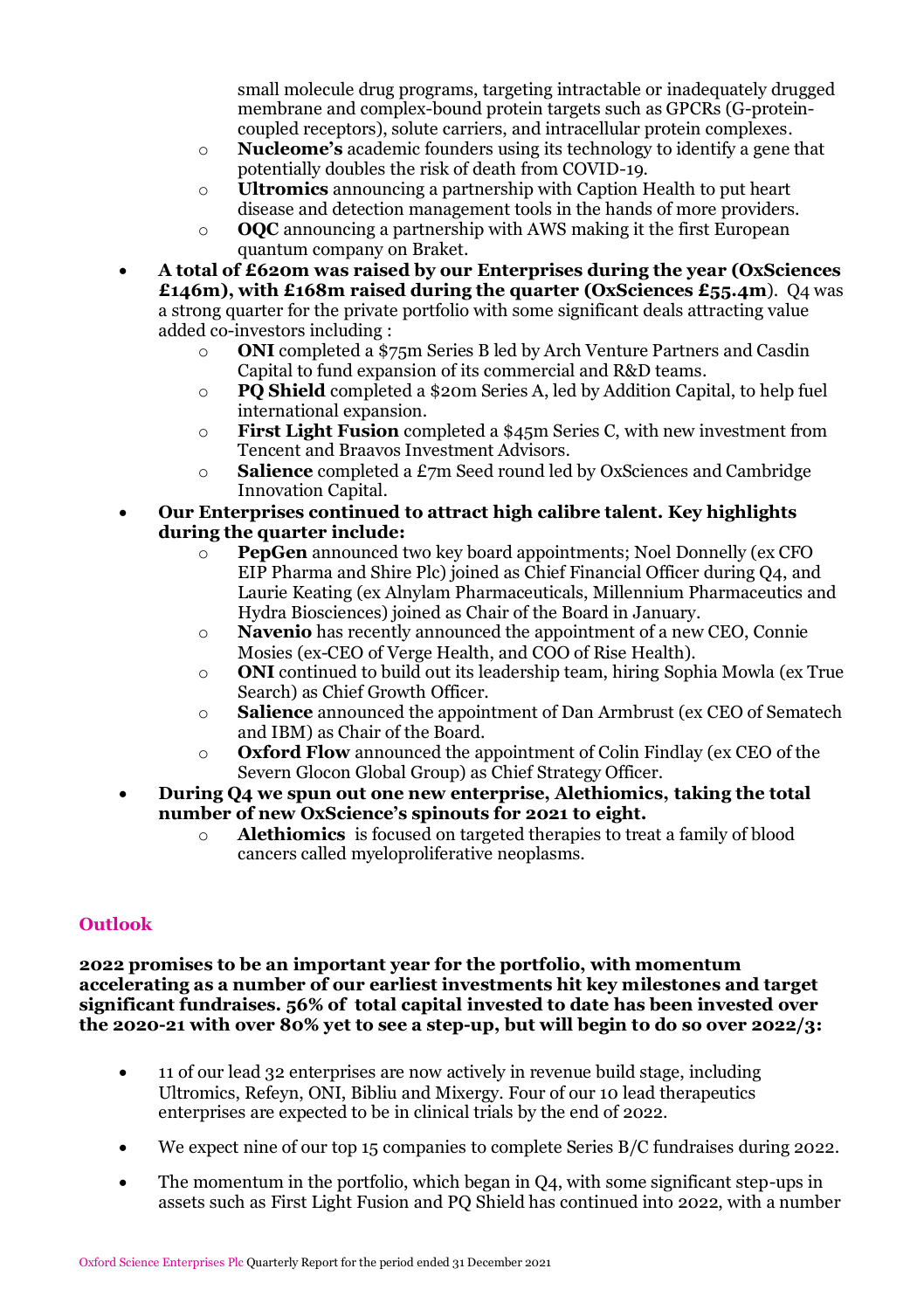of deals agreed or close to approval with healthy step-ups.

#### **All of this gives us confidence in our ability to deliver strong NAV per share growth in 2022 and beyond.**

### **Our Impact**

We continue to deliver impact across our four goals, with a number of our enterprises contributing to more than one goal.\*

- **Enable people to lead longer, healthier lives**
	- o +**£315m** invested by OxSciences
	- o **+£765m** invested by external investors
	- o **38** enterprises, now worth over +**£2.2bn**
- **Protect the future of our planet**
	- o **+£75m** invested by OxSciences
	- o **+£75m** invested by external investors
	- o **12** enterprises, now worth over +**£480m**
- **Feed the world and keep us safe**
	- o **+£30m** invested by OxSciences
	- o **+£50m** invested by external investors
	- o **11** enterprises, now worth over +**£240m**
- **Accelerate the pace of positive change**
	- o **+£125m** invested by OxSciences
	- o **+£195m** invested by external investors
	- o **25** enterprises, now worth over +**£640m**

*\*Impact mapping: only includes companies where Oxford Science Enterprises has invested +£250k (including exits, not including companies that have closed). Some companies have been mapped to more than one category.*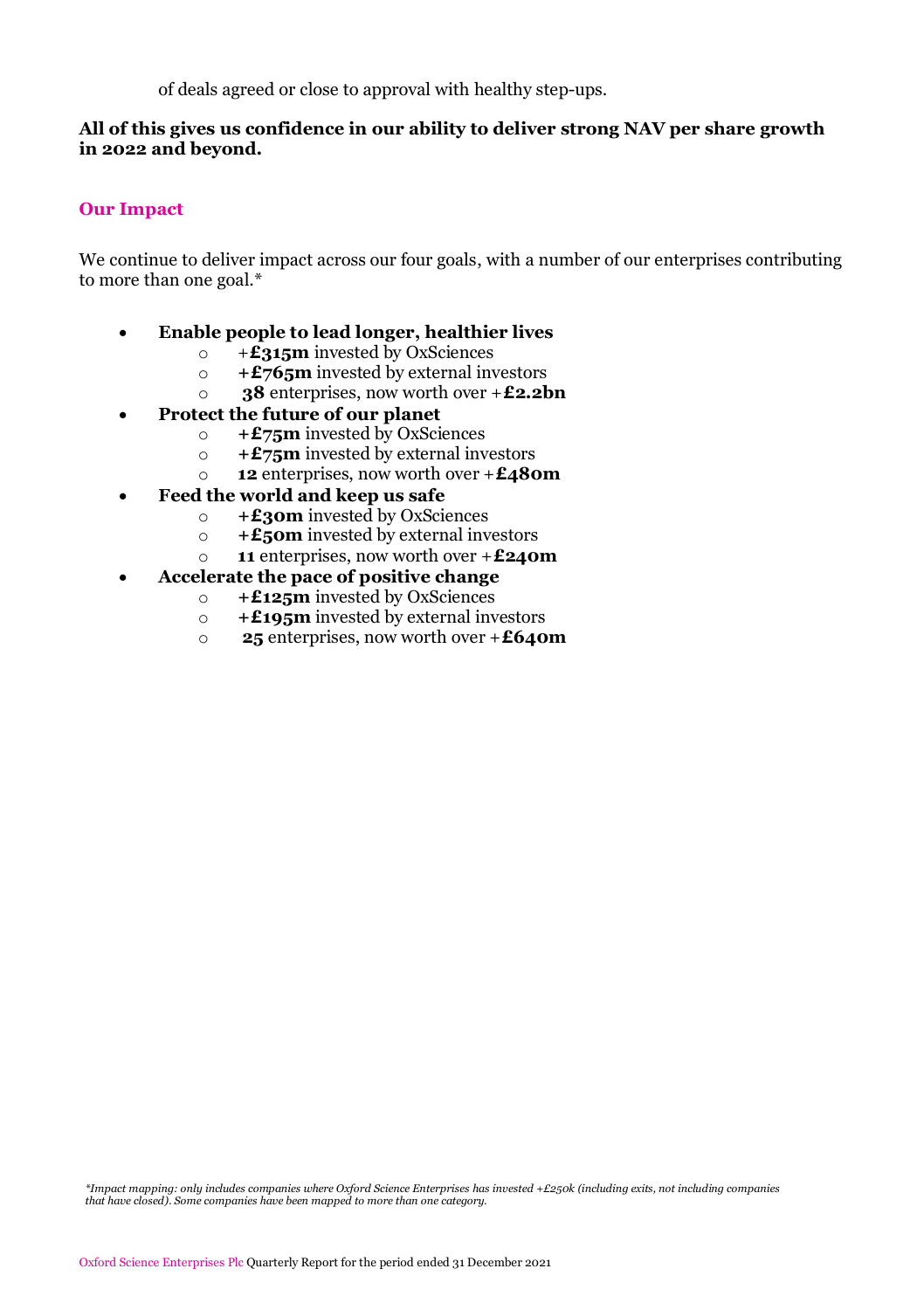## Portfolio – unaudited

|                           |                                                                                                                                               |                                                    |                                                                           |                                         | 12 months to<br>31 December 2021 |                          |                                                                                  |
|---------------------------|-----------------------------------------------------------------------------------------------------------------------------------------------|----------------------------------------------------|---------------------------------------------------------------------------|-----------------------------------------|----------------------------------|--------------------------|----------------------------------------------------------------------------------|
| Company name              | Description                                                                                                                                   | Company<br>stake at<br>31<br>December<br>2021<br>% | Fair value<br>of Company<br>holding at<br>31<br>December<br>2020<br>£'000 | Net<br>investment <sup>*</sup><br>£'000 | Fair value<br>movement<br>£'000  | Disposal<br>£'000        | <b>Fair value</b><br>of Company<br>holding at<br>31<br>December<br>2021<br>£'000 |
| Vaccitech                 | Harnessing T cell immunotherapy to treat and<br>prevent infectious disease and cancer                                                         | 23%                                                | 52,944                                                                    | 24,130                                  | (4, 864)                         | ٠                        | 72,210                                                                           |
| <b>Evox Therapeutics</b>  | Harnessing and engineering the natural delivery<br>capabilities of exosomes to develop an entirely nove<br>class of biotherapeutics           | 36%                                                | 52,482                                                                    | 13,759                                  |                                  |                          | 66,241                                                                           |
| Pepgen                    | Unlocking the potential of oligo-based and gene<br>therapies by leveraging the drug delivery capabilitie<br>of innovative peptide technology  | 29%                                                | 13,193                                                                    | 24,137                                  | 6,846                            |                          | 44,176                                                                           |
| First Light Fusion        | Creating baseload clean energy using inertial<br>confinement fusion                                                                           | 19%                                                | 12,102                                                                    | 8.800                                   | 18,734                           | ٠                        | 39,636                                                                           |
| <b>Osler Diagnostics</b>  | The universal point-of-care diagnostic platform wit<br>lab-grade sensitivity                                                                  | 31%                                                | 38,445                                                                    | ٠                                       |                                  | ٠                        | 38,445                                                                           |
| Oxford Nanoimaging        | Creators of the Nanoimager, the world's first<br>desktop-sized super-resolution microscope                                                    | 29%                                                | 24,405                                                                    | 8,030                                   | 5,970                            | ٠                        | 38,405                                                                           |
| Alloyed                   | Innovative alloy design for aerospace, automotive,<br>industrial and biomedical applications                                                  | 38%                                                | 13,794                                                                    | 9,218                                   | 7,677                            | $\overline{\phantom{a}}$ | 30,689                                                                           |
| Refeyn                    | A revolutionary way to analyse molecules using ma-<br>photometry, a technology that uses light to weigh<br>molecules                          | 30%                                                | 15,293                                                                    |                                         | 10,707                           |                          | 26,000                                                                           |
| <b>Ultromics</b>          | AI interpretation of ultrasound imaging to treat<br>cardiovascular disease                                                                    | 43%                                                | 14,046                                                                    | 17,142                                  | (6,713)                          |                          | 24,475                                                                           |
| Oxford Flow               | Small and light pressure control valves for water, oi<br>and gas, reducing leaks and emissions and deliverir<br>smarter, more precise control | 47%                                                | 15,662                                                                    |                                         | 976                              |                          | 16,638                                                                           |
| MoA                       | Discovering the next generation of sustainable<br>herbicide chemistries                                                                       | 35%                                                | 4,975                                                                     |                                         | 9,612                            | ٠                        | 14,587                                                                           |
| <b>OMass Therapeutics</b> | Harnessing high-resolution native mass<br>spectrometry to drive drug discovery for<br>immunology and genetic disease                          | 36%                                                | 10,314                                                                    | 3,218                                   | 729                              |                          | 14,261                                                                           |
| MiroBio                   | Harnessing the natural control mechanisms of the<br>immune system for patients suffering from auto-<br>immune diseases                        | 34%                                                | 6,588                                                                     | 3,490                                   | 4,086                            |                          | 14,164                                                                           |
| PO Shield                 | Defining the next generation of cryptography for a<br>quantum age                                                                             | 28%                                                | 2.622                                                                     | 3,747                                   | 7,436                            |                          | 13,805                                                                           |
| Animal Dynamics           | Autonomous, super-efficient drones inspired by<br>evolutionary biomechanics and designed with AI                                              | 40%                                                | 11,914                                                                    |                                         |                                  |                          | 11,914                                                                           |
| Other investments         |                                                                                                                                               |                                                    | 136,103                                                                   | 55,373                                  | (26,976)                         | (12, 230)                | 152,270                                                                          |
| Total                     |                                                                                                                                               |                                                    | 424,882                                                                   | 171,044                                 | 34,220                           | (12, 230)                | 617,916                                                                          |

\* Net investment includes cash invested, OxSciences' founders' shares and converted CLN's.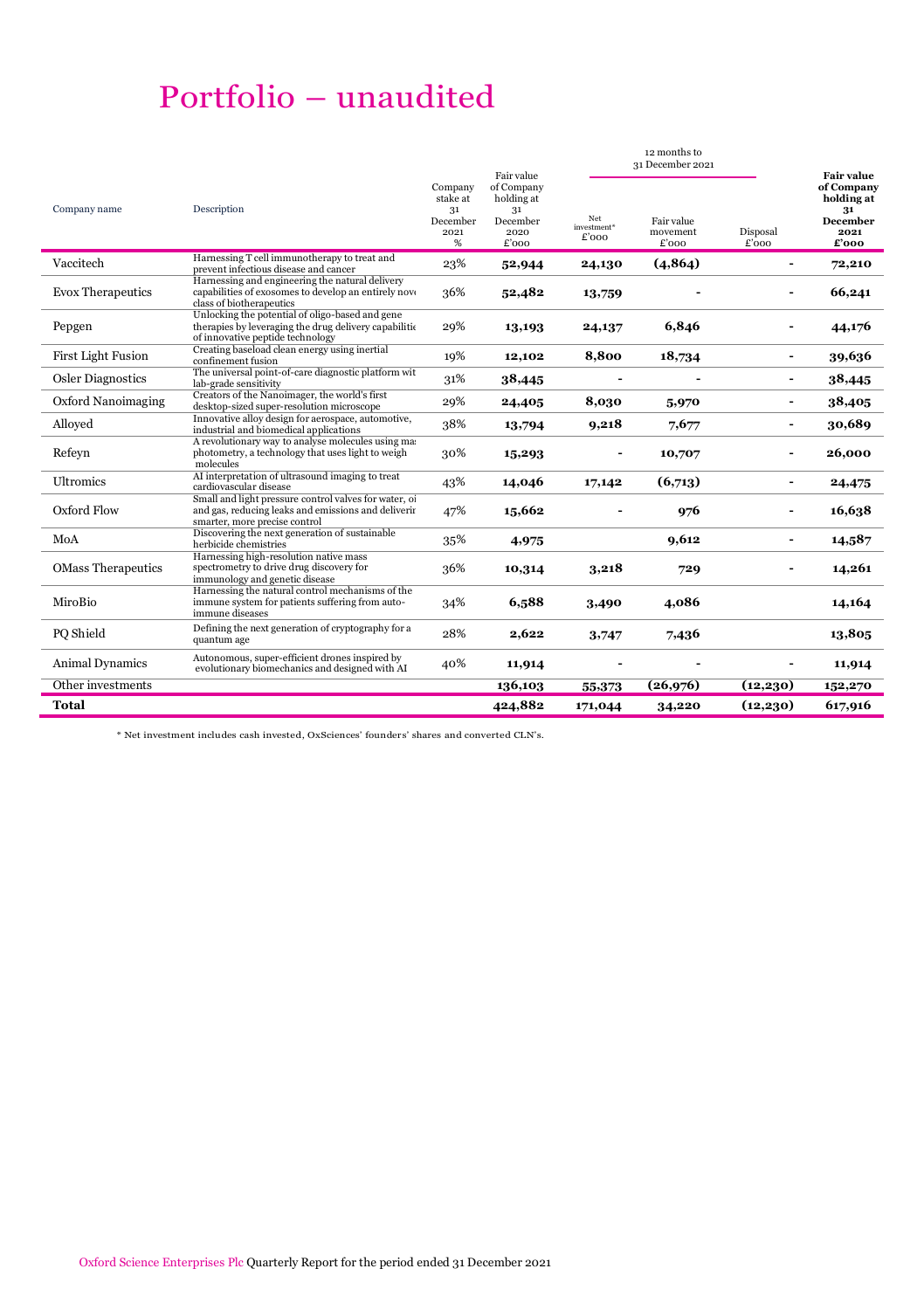

## Statement of comprehensive income– unaudited

|                                                             | 12 months        | 3 months         |
|-------------------------------------------------------------|------------------|------------------|
|                                                             | ended 31         | ended 31         |
|                                                             | December<br>2021 | December<br>2021 |
|                                                             | £'000            | £'000            |
| Portfolio return and revenue                                |                  |                  |
| Revenue from services and other income                      | 2,846            | 1,235            |
| Realised Gains on investments                               | 8,025            | 650              |
| Change in fair value of equity investments                  | 34,220           | 7,988            |
| Change in fair value of financial instruments               | (4,341)          | (4,341)          |
| Change in fair value of Lab 282 / Lab10x                    | (1, 121)         |                  |
|                                                             | 39,629           | 5,532            |
| <b>Operating expenses</b>                                   |                  |                  |
| Staff costs                                                 | (7,469)          | (3,047)          |
| Depreciation                                                | (177)            | (46)             |
| Other administrative expenses                               | (8,700)          | (3, 473)         |
|                                                             | (16,346)         | (6,566)          |
| Non-operating expenses                                      |                  |                  |
| Property expenses                                           | (2,316)          | (305)            |
| Property depreciation                                       | (740)            | (300)            |
| Lab 282 / Lab10x administrative expenses                    | (169)            | (90)             |
|                                                             | (3,225)          | (695)            |
| Profit/(loss)                                               | 20,058           | (1,729)          |
|                                                             |                  |                  |
| Finance expense                                             | (766)            | (160)            |
| Finance income from convertible loan notes                  | 5,942            | 561              |
| Finance income and interest receivable                      | (21)             | (138)            |
| Profit/(Loss) before long-term bonus incentive and taxation | 25,213           | (1,466)          |
| LTIP and share-based payment charges                        | (4,004)          | (2,903)          |
| Profit/(Loss) before taxation                               | 21,209           | (4,369)          |
| Taxation                                                    | (10)             | (10)             |
| Profit/(Loss) after taxation                                | 21,199           | (4,379)          |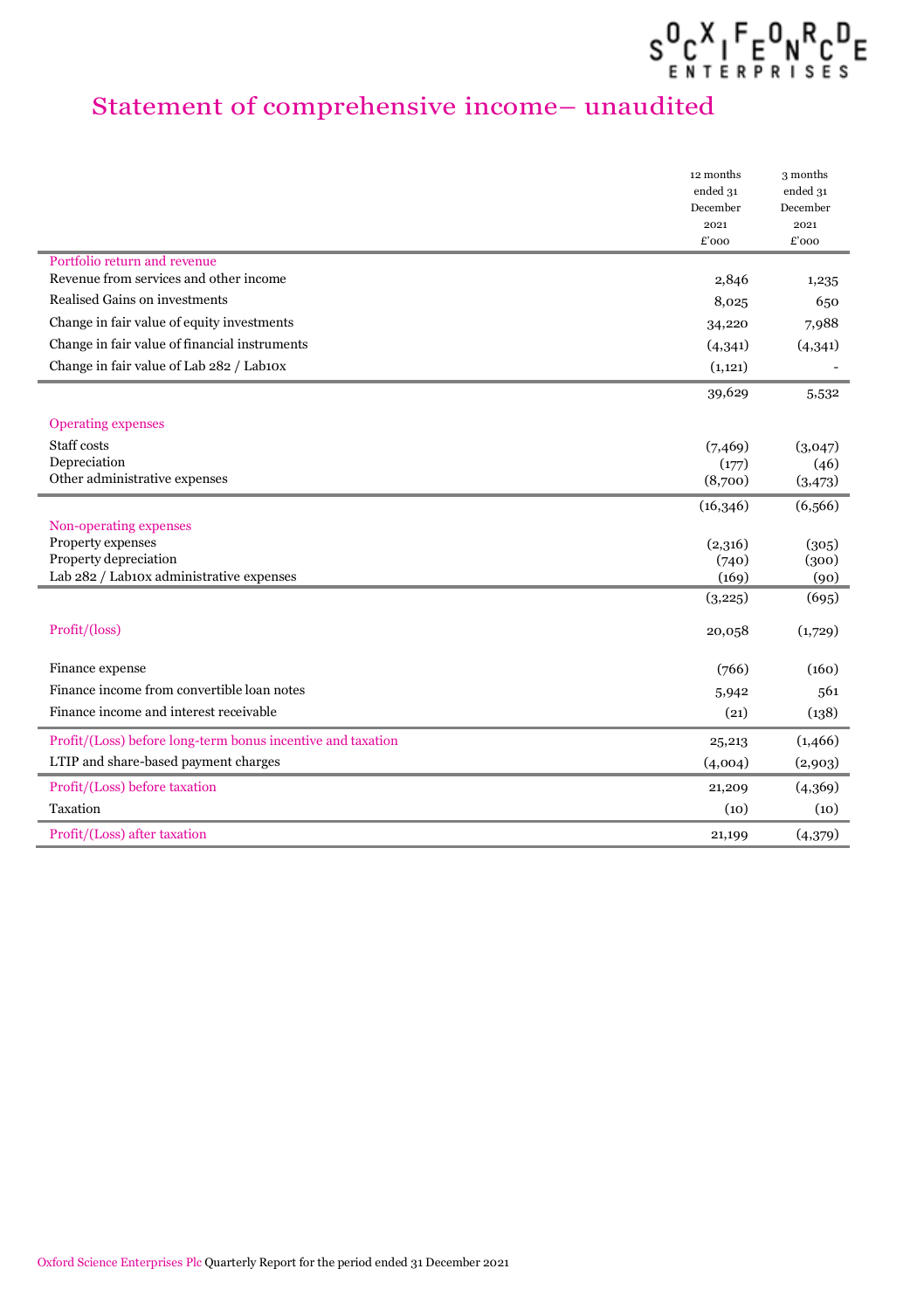## $S^0_{\epsilon\,N\,\tau\,\epsilon\,R\,\rho\,R\,\rho\,\epsilon}^{\,X}\Gamma^{\,F}_{\epsilon\,R\,\rho\,\rho\,\rho\,\epsilon}^{\,B}\Gamma^{\,B}_{\epsilon\,S}\epsilon$

## Statement of financial position – unaudited

As at 31 December 2021

L

L,

|                                        |              | 31<br>December   | $31\,$<br>December |
|----------------------------------------|--------------|------------------|--------------------|
|                                        |              | 2021             | 2020               |
|                                        | <b>Notes</b> | £'000            | £'000              |
| <b>ASSETS</b>                          |              |                  |                    |
| Non-current assets                     |              |                  |                    |
| Equity investments                     | $\mathbf 1$  | 617,916          | 424,882            |
| Equity rights                          |              | 12,866           | 15,657             |
| <b>UCSF</b>                            |              | 3,580            | 3,933              |
| Lab <sub>282</sub>                     |              | 1,533            | 3,156              |
| Lab <sub>10</sub> x                    |              | 126              | 410                |
| Loans and advances                     |              | 372              | 372                |
| Right-of-use asset                     |              | 13,091           | 14,124             |
| Property, plant and equipment          |              | 12,916           | 7,538              |
|                                        |              | 662,400          | 470,072            |
| <b>Current assets</b>                  |              |                  |                    |
| Trade and other receivables            |              | 6,124            | 9,677              |
| Debt instruments                       |              | 14,779           | 31,059             |
| Cash and cash equivalents              |              | 113,897          | 277,397            |
| Deposits                               |              | 128,552          | 134,643            |
|                                        |              | 263,352          | 452,776            |
| <b>Total assets</b>                    |              |                  |                    |
|                                        |              | 925,752          | 922,848            |
| <b>LIABILITIES</b>                     |              |                  |                    |
| <b>Current liabilities</b>             |              |                  |                    |
| Trade and other payables               |              | 8,078            | 7,846              |
| Corporation tax payable                |              | 10               | 22,360             |
| Lease liability                        |              | 1,925            | 1,138              |
|                                        |              | 10,013           | 31,344             |
| <b>Non-Current liabilities</b>         |              |                  |                    |
| Provisions for liabilities and charges |              | 5,712            | 1,253              |
| Lease liability                        |              | 12,970<br>18,682 | 14,393<br>15,646   |
|                                        |              |                  |                    |
| <b>Total liabilities</b>               |              | 28,695           | 46,990             |
|                                        |              |                  |                    |
| Net assets                             |              | 897,057          | 875,858            |
|                                        |              |                  |                    |
| <b>EQUITY</b>                          |              |                  |                    |
| Share capital                          |              | 6,083            | 6,083              |
| Share premium account                  |              | 654,085          | 654,085            |
| Employee's benefit trust               |              | (6, 121)         | (6, 121)           |
| Retained earnings                      |              | 243,010          | 221,811            |
| <b>Total equity</b>                    |              | 897,057          | 875,858            |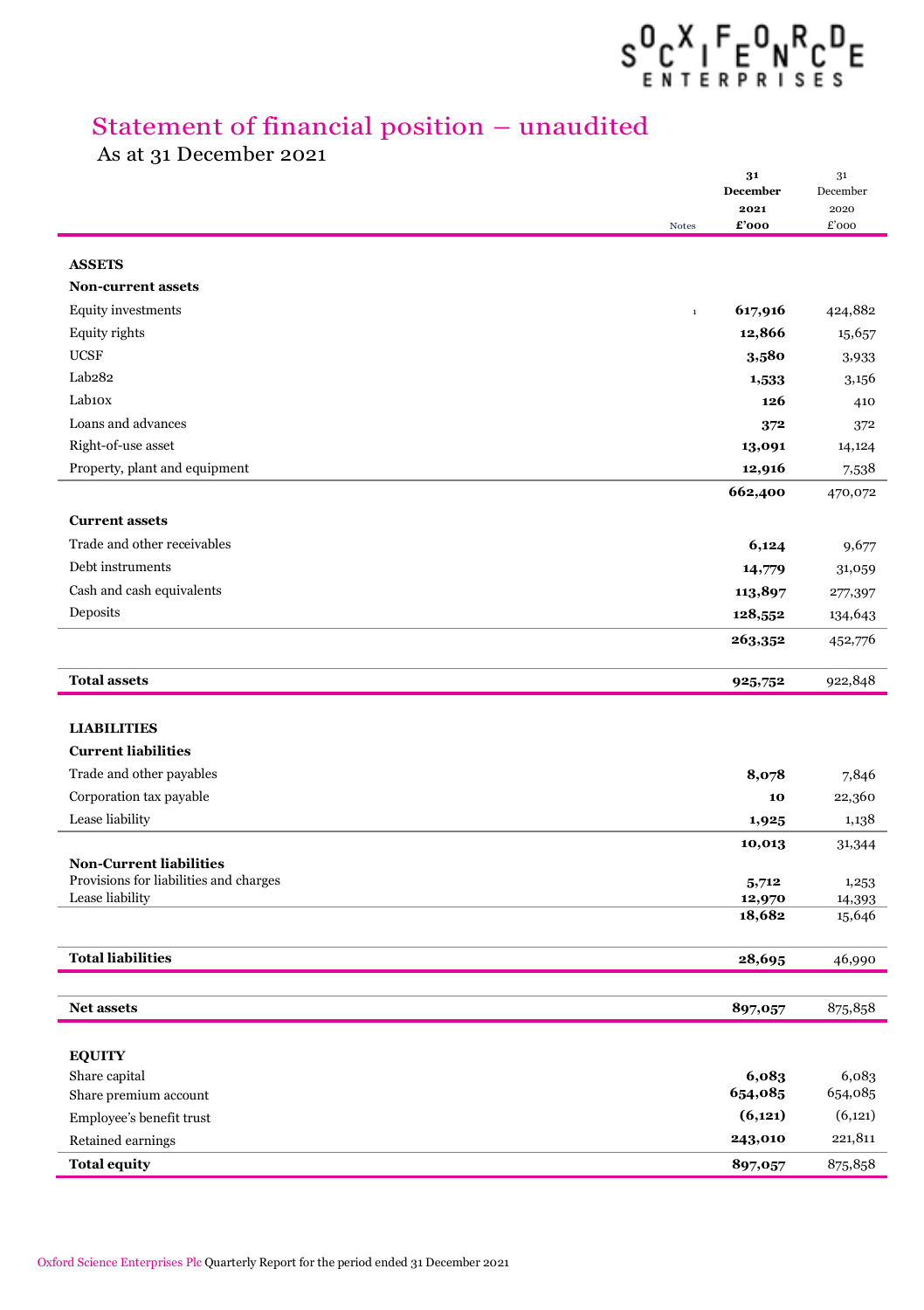## $S^0_{\epsilon\stackrel{\scriptscriptstyle{R}}{\scriptscriptstyle{N}}}\zeta^X_{\epsilon\stackrel{\scriptscriptstyle{R}}{\scriptscriptstyle{R}}}\bar{F}^0_{\epsilon\stackrel{\scriptscriptstyle{R}}{\scriptscriptstyle{R}}}\bar{N}^R_{\epsilon\stackrel{\scriptscriptstyle{R}}{\scriptscriptstyle{S}}}\bar{F}^D_{\epsilon}$

## Statement of cash flows – unaudited

## For the three months ended 31 December 2021

J.

J. ż

|                                                      | 12 months  | 3 months  |
|------------------------------------------------------|------------|-----------|
|                                                      | ended      | ended     |
|                                                      | 31         | 31        |
|                                                      | December   | December  |
|                                                      | 2021       | 2021      |
|                                                      | £'000      | £'000     |
| <b>Operating activities</b>                          |            |           |
| Profit for the period before tax                     | 21,209     | (4,369)   |
| Change in fair value of equity investments           | (34,220)   | (7,988)   |
| Gain on disposal of investment                       | (8,025)    | (650)     |
| Changes in fair value of financial instruments       | 3,200      | 3,200     |
| Depreciation                                         | 917        | 346       |
| LAB282 fair value movement                           | 1,623      | 788       |
| LAB10x fair value movement                           | 285        | 172       |
| Movement in UCSF                                     | 353        | 353       |
| Other long term incentive provisions                 | 1.212      | 1,212     |
| Finance income                                       | 21         | 138       |
| Finance income from convertible loans                | (5,942)    | (561)     |
| Finance expense                                      | 766        | 160       |
| Share based payment charge                           | 749        | 458       |
| Amortisation of right-of-use asset                   | 1,860      | 636       |
| Corporation tax paid                                 | (22,360)   |           |
| LTIP charge                                          | 3,255      | 2,445     |
| Changes in working capital                           |            |           |
| (Increase) / decrease in trade and other receivables | 143        | 759       |
| Increase / (decrease) in trade and other payables    | (515)      | 1,078     |
| Net cash inflow / (outflow) from operating           |            |           |
| activities                                           | (35, 469)  | (1,823)   |
|                                                      |            |           |
| <b>Investing activities</b>                          |            |           |
| Purchase of investments and debt instruments         | (146, 297) | (55, 429) |
| Proceeds from equity investments                     | 20,254     | 650       |
| Repayment of loans                                   | 50         |           |
| (Increase) / decrease in cash placed on deposit      | 6,091      | 172       |
| Finance income                                       | 416        | (123)     |
| Payments to acquire property, plant & equipment      | (6, 296)   | (410)     |
| Net cash inflow/(outflow) from investing             | (125,782)  | (55, 140) |
| activities                                           |            |           |
|                                                      |            |           |
| Cash flows from financing activities                 |            |           |
| Repayments of right-of-use liability                 | (1,900)    | (722)     |
| Increase / (decrease) in provisions                  | (8)        |           |
| Finance costs                                        | (341)      | (41)      |
| Net cash inflow/(outflow) from financing             | (2, 249)   | (763)     |
| activities                                           |            |           |
|                                                      |            |           |
| Net decrease in cash                                 | (163,500)  | (57,726)  |
| Cash and cash equivalents at the beginning of the    | 277,397    | 171,623   |
| period                                               |            |           |
| Cash and cash equivalents at the end of the          | 113,897    | 113,897   |
| period                                               |            |           |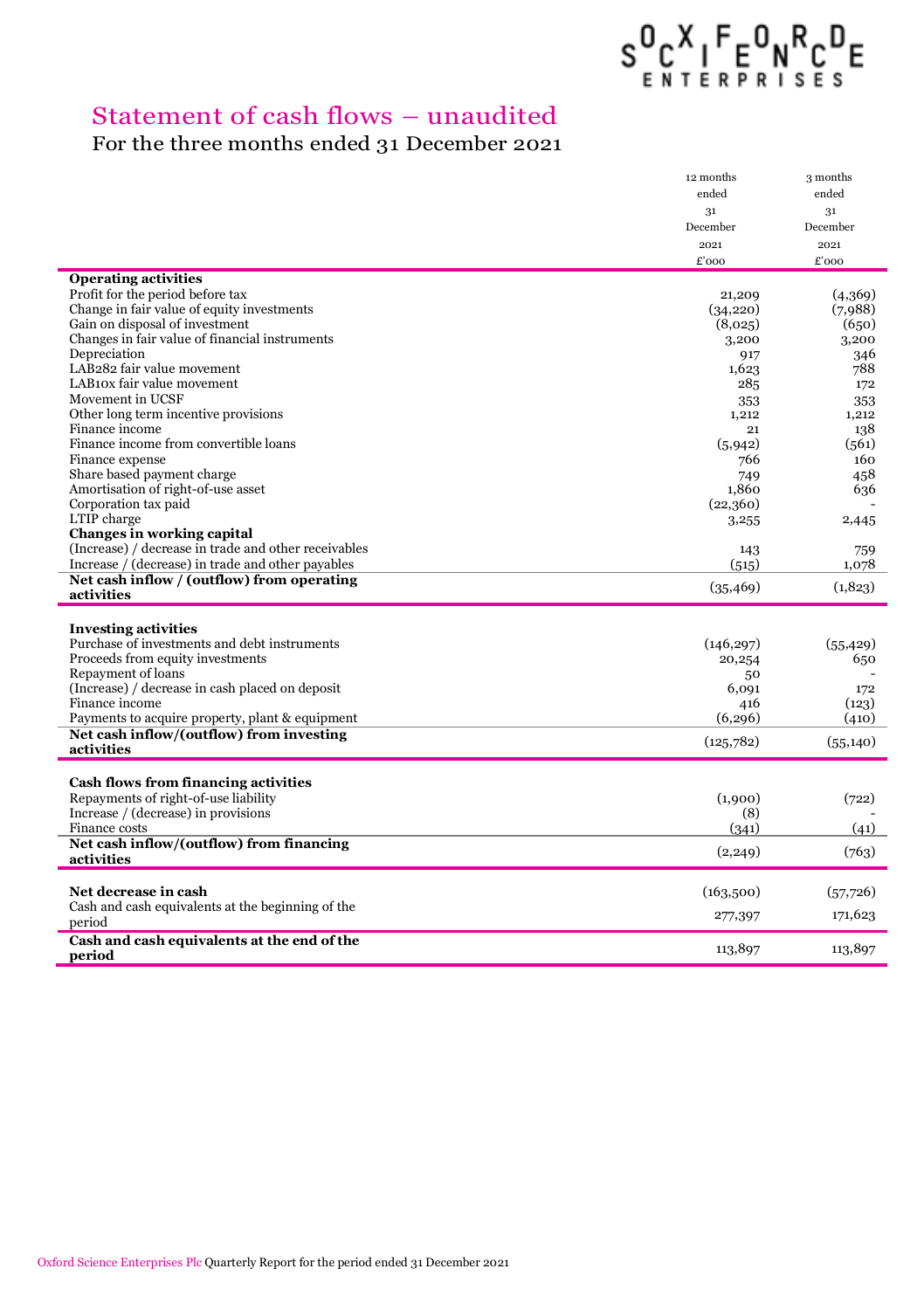## $S^0_{\epsilon\,N\,\tau\,\epsilon\,R\,\rho\,R\,\rho\,\epsilon}^{\,X}\,I^{\,F}_{\epsilon\,R\,\rho\,\rho\,\rho\,\rho\,\epsilon}^{\,D}_{\epsilon\,S}\,I^{\,E}_{\epsilon\,S}$

## NOTES TO THE QUARTERLY SET OF FINANCIAL STATEMENTS

## 1. Investment portfolio

The accounting policies regarding valuations in these quarterly results are the same as those applied by the Company in its audited financial statements for the year ended 31 December 2020 and which will form the basis of the 2021 Annual Report and Accounts. Investments designated as fair value through profit or loss and are initially recognised at fair value and any gains or losses arising from subsequent changes in fair value are presented in profit or loss in the statement of comprehensive income in the period in which they arise.

The Company classifies financial assets using a fair value hierarchy that reflects the significance of the inputs used in making the related fair value measurements. The level in the fair value hierarchy within which a financial asset is classified is determined on the basis of the lowest level input that is significant to that asset's fair value measurement.

The fair value hierarchy has the following levels:

Level  $1$  – Quoted prices in active markets.

Level 2 – Inputs other than quoted prices that are observable, such as prices from market transactions. These are mainly based on prices determined from recent investments in the last 12 months. When the Company determine the most recent investment isn't a market transaction, the last funding round will be used, provided a significant 3rd party has participated, to determine the level. If the Company lead the round with no external market validation of the value, then this is not considered a market transaction and so the fair value will not be adjusted.

Level 3 – One or more inputs that are not based on observable market data.

|                                                            | Level 1                                                            | Level 2                                                                | Level 3                                                                |                |
|------------------------------------------------------------|--------------------------------------------------------------------|------------------------------------------------------------------------|------------------------------------------------------------------------|----------------|
|                                                            | Equity<br>investments in<br>quoted spin-<br>out companies<br>£'000 | Equity<br>investments in<br>unquoted<br>spin-out<br>companies<br>£'000 | Equity<br>investments<br>in unquoted<br>spin-out<br>companies<br>£'000 | Total<br>£'000 |
| As at 1 January 2020                                       |                                                                    | 141,191                                                                | 149,449                                                                | 290,640        |
| Investments during the period                              |                                                                    | 92,986                                                                 |                                                                        | 92,986         |
| Disposal during the period                                 |                                                                    | (11,996)                                                               |                                                                        | (11,996)       |
| Other transfers between hierarchy levels during the period |                                                                    | (94,385)                                                               | 94,385                                                                 |                |
| Change in fair value in the period                         |                                                                    | 53,252                                                                 |                                                                        | 53,252         |
| As at 31 December 2020                                     |                                                                    | 181,048                                                                | 243,834                                                                | 424,882        |
| As at 1 January 2021                                       |                                                                    | 181,048                                                                | 243,834                                                                | 424,882        |
| Investments during the period                              | 7,373                                                              | 163,671                                                                |                                                                        | 171,044        |
| Other transfers between hierarchy levels during the period | 82,598                                                             | (5,343)                                                                | (77, 255)                                                              |                |
| Disposals during the period                                |                                                                    | (12, 230)                                                              |                                                                        | (12, 230)      |
| Change in fair value in the period                         | (17,761)                                                           | 51,981                                                                 |                                                                        | 34,220         |
| As at 31 December 2021                                     | 72,210                                                             | 379,127                                                                | 166,579                                                                | 617,916        |

Fair values of unquoted spin-out companies classified as Level 3 in the fair value hierarchy have been determined in part or in full. by valuation techniques that are not supported by observable market prices or rates 70 investments have been classified as Level 3 and the individual valuations for each of these have been arrived at using the following valuation method:

Where fair values are based upon the most recent market transaction, but that transaction occurred more than 12 months prior to the annual report sign off date, the investments are classified as Level 3 in the fair value hierarchy. The fair values of investments categorised as Level 3 are analysed on a monthly basis to determine business factors which may make the most recent investment rate no longer a representation of fair value.

There are no identified unobservable inputs to which the Level 3 fair values would be materially sensitive. This is represented by the fact that if the fair value of all Level 3 investments were to decrease by 10 per cent, the net assets figure would decrease by £16.7m, with a corresponding increase if the unobservable inputs were to increase by 10 per cent.

All investments made during the year are considered to be Level 2 per note 1 to the accounts, accounting policies, fair value hierarchy, and are consequently carried at cost.

Transfers between Level 3 and Level 2 occur when an investment which previously had a most recent investment of over 12 months ago raises new external funding, resulting in an observable market rate.